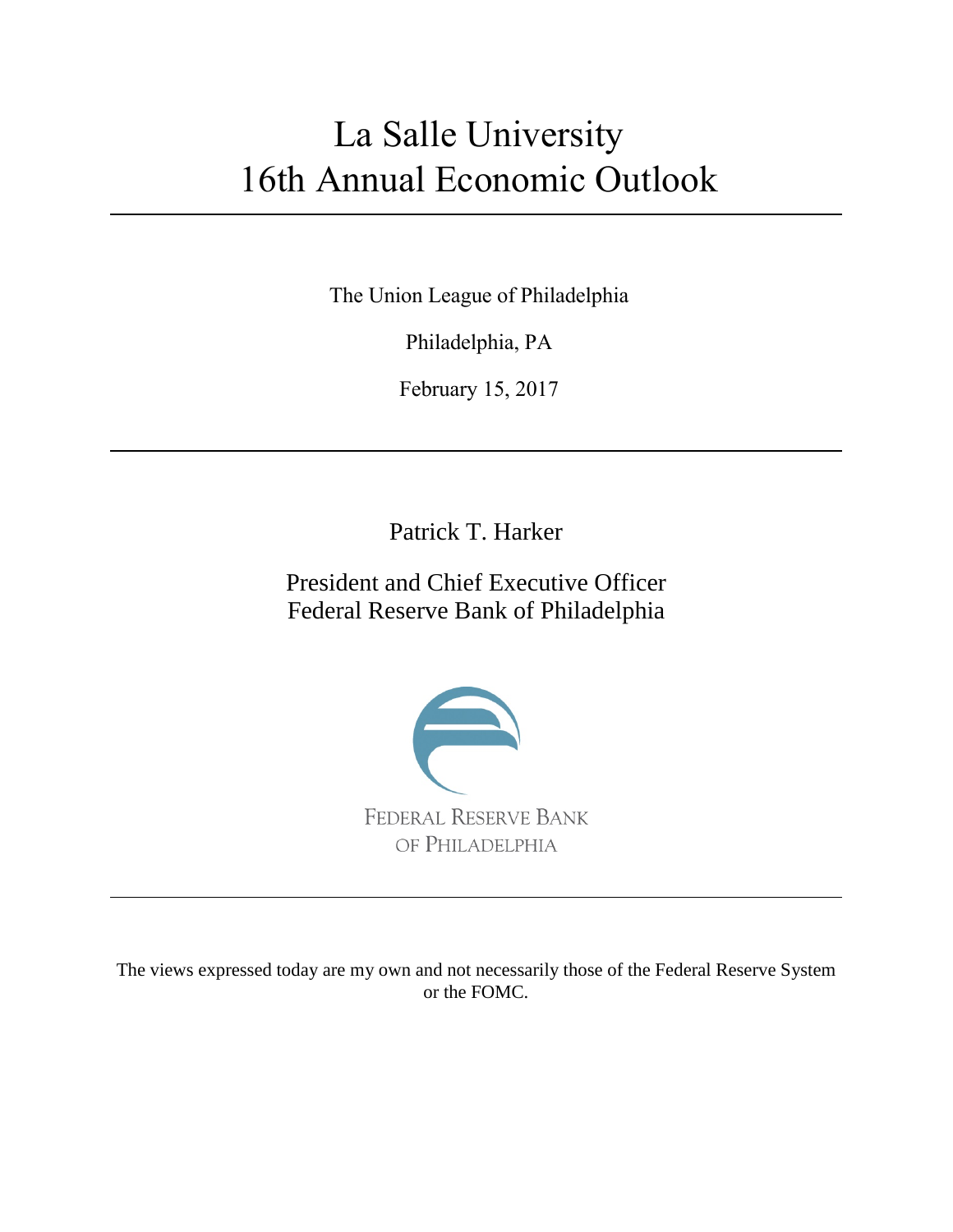## **La Salle University 16th Annual Economic Outlook**

The Union League of Philadelphia Philadelphia, PA February 15, 2017

Patrick Harker President and Chief Executive Officer Federal Reserve Bank of Philadelphia

Good afternoon. It's a pleasure to be here, and I want to thank everyone for coming, even those of you who are just trying to get out of class.

Today I'd like to talk about the economy as a whole, which I'm sure you expect of a Fed president. But I'd like to start out with a refresher course on the Fed and what it is we do as well as a sort of monetary policy 101. That's not to assume no one knows what we do, although I'm often surprised at cocktail parties to hear how much power people think I have. I can't singlehandedly move markets, although it's flattering people think so. It's more to reset the wider conversation about where the U.S. economy is today, what challenges we're facing, and what can be done to really change its course. And, frankly, with so many La Salle students in the audience, I'm not missing an opportunity to talk to the next generation of potential Fed employees.

Before I begin, the first rule of the Fed club is: Don't talk about the Fed club until you've delivered the standard disclaimer: The views I express today are mine alone and do not necessarily reflect those of anyone else in the Federal Reserve System.

## **The Fed: Overview**

First, the very basic overview. The Federal Reserve System is made up of 12 regional Banks across the country and a Board of Governors in Washington, D.C. I'm president of the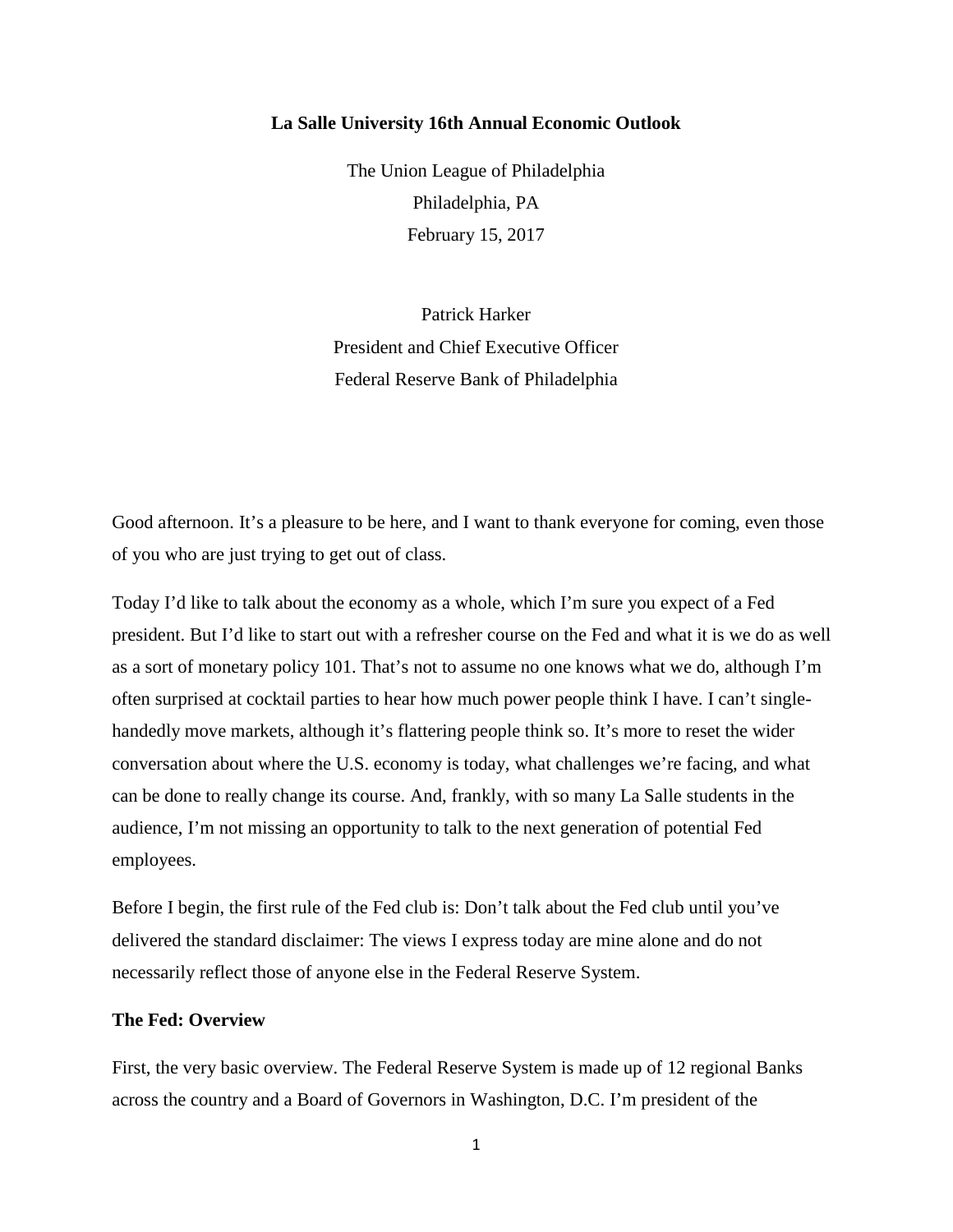Philadelphia Fed, which covers eastern Pennsylvania, southern New Jersey, and Delaware. Each of the regional Banks is an independent entity, and we represent our Districts when we meet in D.C. to formulate monetary policy.

We do that roughly every six weeks at the Federal Open Market Committee, or FOMC, meetings. That's where we vote on monetary policy, which is now mostly about moving interest rates.

The governors always have a vote as does the president of the New York Fed. The rest of us rotate on to voting positions. I'm voting this year for the first time. I've noticed people care a lot more about what I have to say recently, which I'm sure is just a coincidence.

When we're not in a voting position, we're still part of the conversation. One of the benefits of the System is that we get to be the voices for the people in our regions.

The Federal Reserve has two responsibilities outlined by Congress, what's referred to as our dual mandate. Those are price stability and maximum employment. In their very simplest terms with apologies to any economists in the room who hate it when we put things in their simplest terms — that's first, low and stable inflation. And second, that — for the most part — if you're looking for a job, you can find one. That isn't a guarantee for every single person or that the job you get is the one you want; it's a cold and analytical assessment of the overall state of the labor market in a massive economy.

The Fed also regulates banks, processes payments, and conducts economic research.

And — the part that never gets enough attention, in my opinion — we do research and work in our communities to help strengthen local economies. We have an exceptional team in Philadelphia, and I'm not just saying that because they make me look good. We recently had Chair Yellen come with us to visit the West Philadelphia Skills Initiative, which connects unemployed people in the area with employers. The Philadelphia Fed's Community Development team works with organizations to promote stronger economies through everything from skills training to research on economic mobility. And they connect people and issues to the resources they need.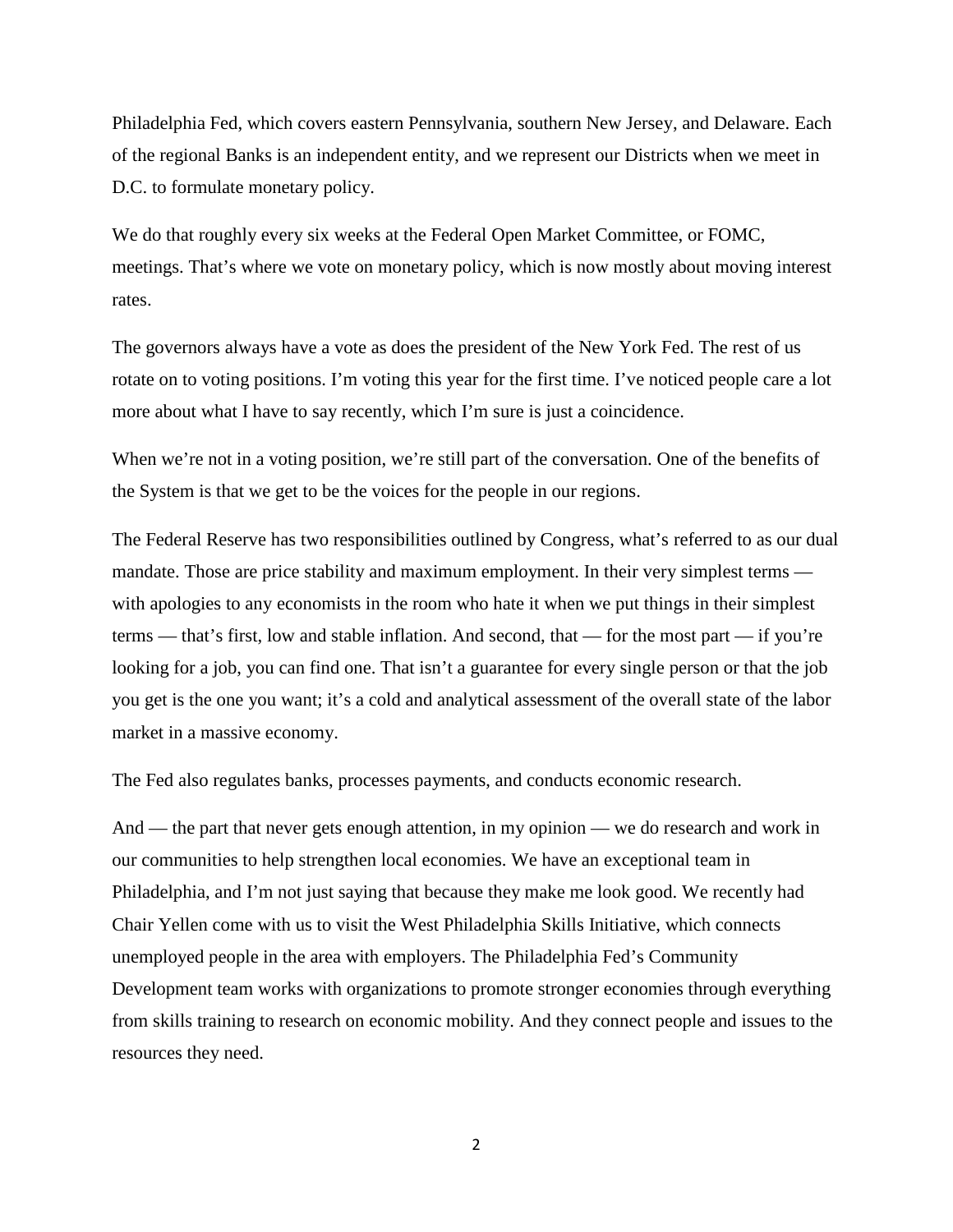Different Banks also sometimes specialize in particular research areas. Obviously, Dallas does a lot on energy markets. New York has a special focus on international financial markets. In Philadelphia, our area of expertise is consumer credit: cards, household debt, student loans, etc.

So, that's the Fed overview. We do a lot of things other than monetary policy.

## **Monetary Policy: The Basics**

That said, monetary policy is still the big one. And that's where I come — if you'll indulge me — to my second primer of the day: monetary policy 101.

Monetary policy is not the all-powerful tool it's often portrayed as. It's relatively limited in its scope, and it's a relatively blunt instrument. In normal times, monetary policy is mostly raising and lowering interest rates — or keeping them the same.

In extraordinary times, we may use tools like quantitative easing or forward guidance, which is just policy speak for telling people what to expect.

However, the majority of what we do is the somewhat boring business of keeping rates at a level that encourages a healthy economy and helps us meet our dual mandate.

The policy decisions that affect things like debts and deficits, taxes and spending, are made by elected officials. Those are fiscal policy.

Fiscal and other policy areas are where you find the decisions that really affect things like growth. The Fed creates the conditions in which a healthy economy can thrive. We till the land and make the soil fertile, if you will. But the actual thriving part — planting the seeds and tending the crops — are decisions beyond our control, which brings me to where we stand now in our role and our decisions.

The economy, overall, is in pretty good shape. After eight-plus long years of recovery, the economy is more or less back to full health.

We added 227,000 jobs in January, continuing a steady pace of employment. The unemployment rate stands at 4.8 percent, at or below what economists term the "natural rate" of unemployment. That's the rate we can expect in a healthy economy.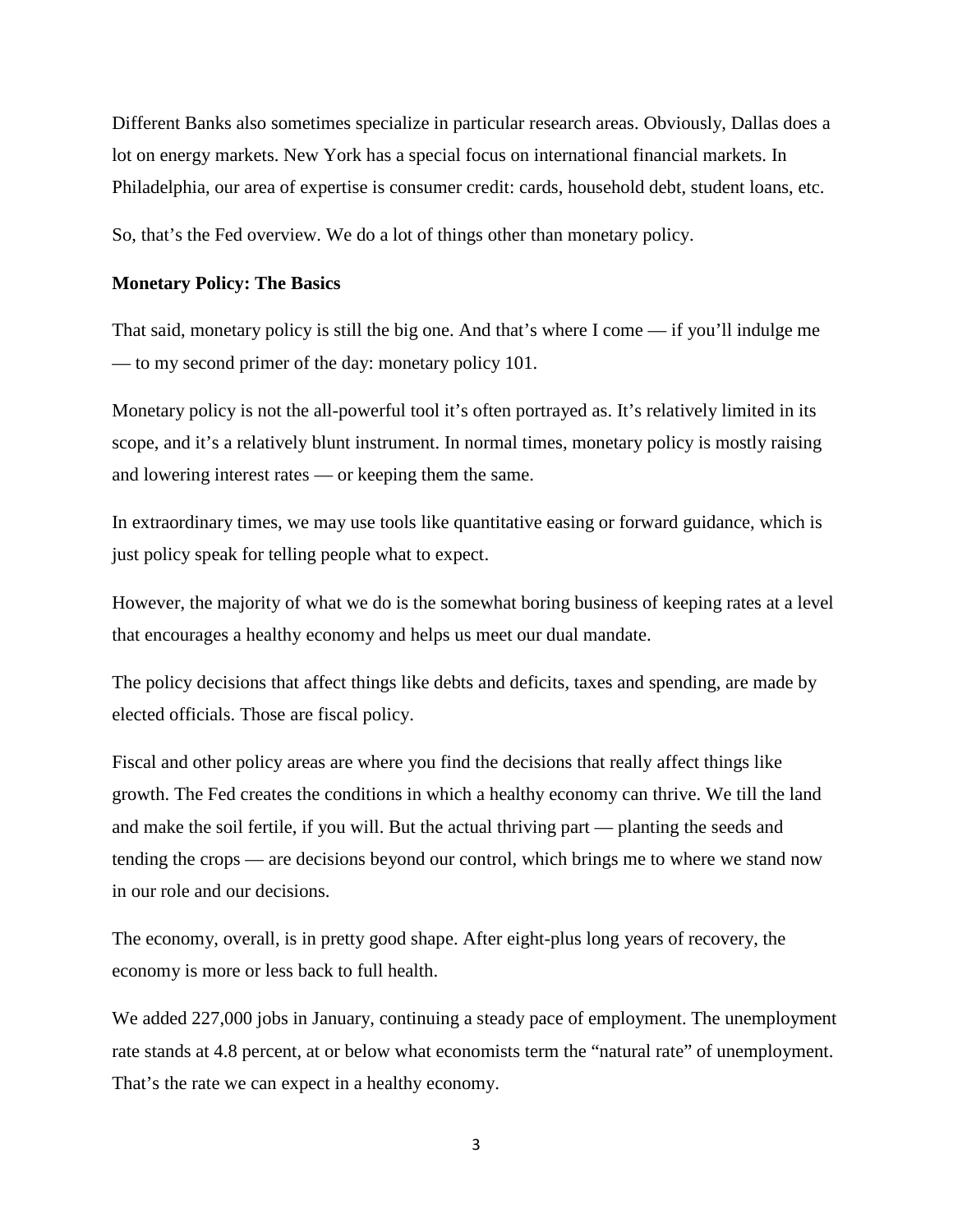I want to say here that when Fed policymakers talk about employment, we're doing it at a national level. I'm not blind to the realities on the ground, particularly in my own District. There are pockets here and around the country that have been left out of the rebound. There are demographics that have been persistently cut out of that good labor-market fortune: The unemployment rate for African American men, for example, was 8.0 percent in January.

We make policy at a national level, so we look at national averages. But we understand that there are areas that still need particular focus; it's part of the reason we, as presidents, make sure we feed back the realities on the ground in our Districts. Some of the issues we can help address through our community development work, but most of it is up to fiscal and other policy.

As for inflation, that's been a little more stubborn, but we're on track there as well. The myth about inflation is that the Fed is only concerned about it when it gets too high. In truth, we have a goal of 2 percent, and we worry about deviation in either direction. I don't mean we run around with our hair on fire if it's a little higher or a little lower once in a while. We're looking for an average over the medium term.

It surprises some people that the issue with inflation over the past few years is that it's been too low. That sounds odd to a lot of people, especially those of us who lived through the high inflation of the late '70s and early '80s. The students in the audience definitely won't remember that, and I think some of the faculty might even be too young.

In any event, we're starting to see upward movement on our goal, and I see inflation rising to meet our target sometime late this year or next, which means that we're essentially at our goal.

Our job now is to maintain the land and keep conditions right for economic growth.

For our part, that's about how we manage interest rates. I see three hikes as appropriate for 2017, assuming things stay on track.

#### **Growth**

The growth part, however, is up to fiscal and other policy.

So, what really does move the economy?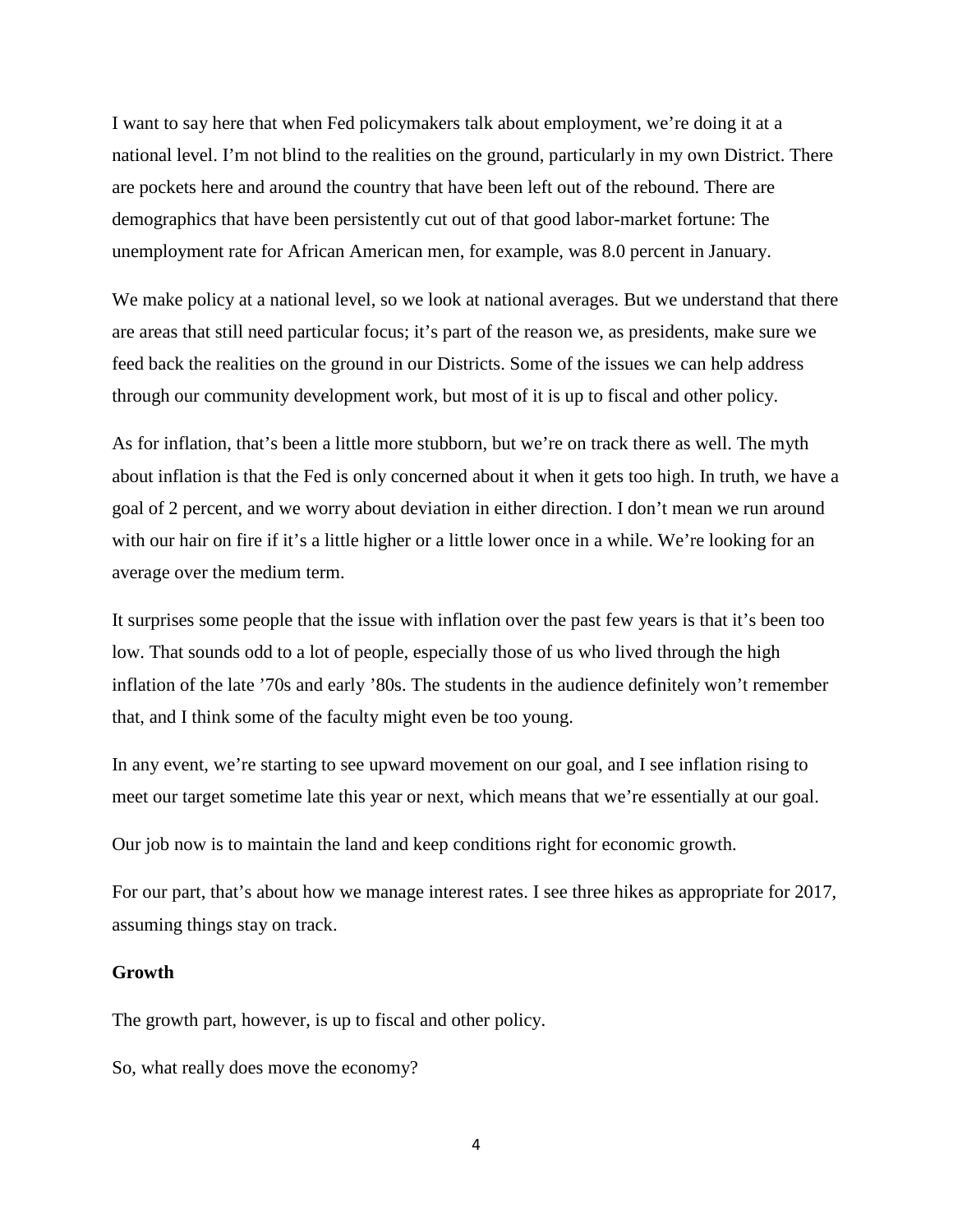And what problems are we actually facing?

I think it's safe to say there are a lot of opinions about both of those. And I hear most of them. Whether I like it or not …

So, I'd like to cut through the noise.

With employment generally at our goal and inflation on track to meet it, the issue now is growth.

From an economic modeling standpoint, growth right now is more or less what we should consider normal. My forecast for 2017 is a touch above 2 percent.

If we want to move that needle, we need to address the underlying factors that are keeping it at its current rate.

Growth is fundamentally productivity plus growth of the labor force, and therein lie two of the bigger problems facing the American economy.

#### **Productivity**

I'll start with productivity. Productivity is defined as output per unit of input. Basically, how much cost and effort it takes to produce a single unit of a good.

Productivity has been falling lately — not just in the U.S., incidentally, but globally. And to some extent, the reasons are a mystery.

There is one school of thought, popularized by the economist Robert Gordon, that productivity has been spurred throughout history by big, game-changing inventions. Think steam engine, electricity, the Internet. And that the only way we will see productivity on par with past surges is if some revolutionary new invention again changes the way we do business. Well, wait a minute. Doesn't the vast world of Internet-enabled work count? In this theory, not really. The explanation would be that in the first tech revolution, most of the innovation went into making businesses work more efficiently, letting them produce more with less. In this iteration, the majority of the disruption has been in areas of leisure rather than business. Some might even argue that the availability of such personal distractions has caused us to be *less* productive because we're more distracted.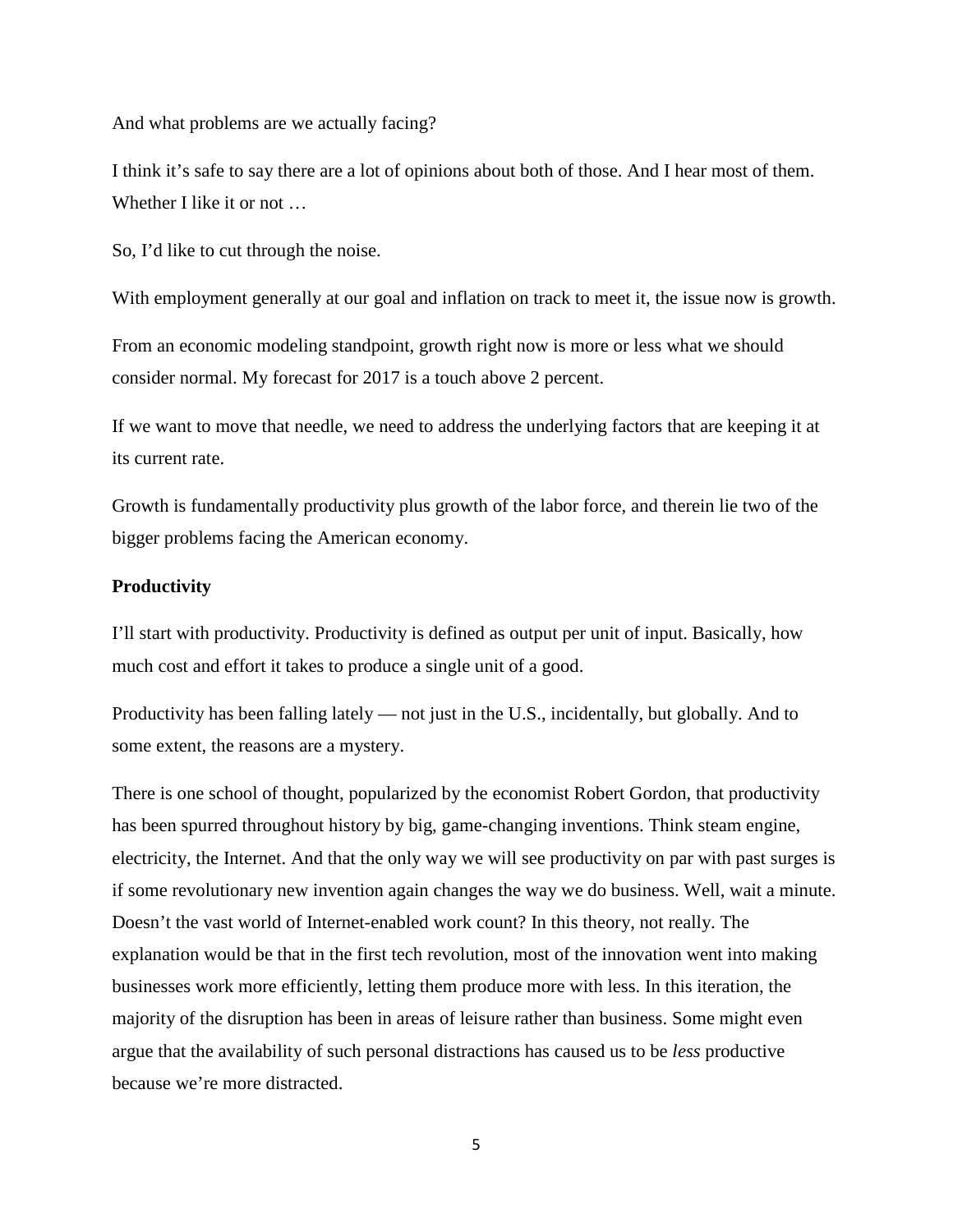This might sound terrifying because what else is there to invent? But in this view of the world, all isn't lost because we never really know when the next big revolution is around the corner.

I'm not personally dedicated to this theory. I think there are ways to increase productivity. But it's been a potent and interesting point of discussion.

The other question most often posed is whether we're measuring productivity correctly. With all the web-based business out there, is it even possible to measure output? Aren't we assessing productivity on an outdated scale?

The first thing I'll say is that productivity is notoriously difficult to measure. And the economy may be changing in ways that make it even harder. We have the best minds available working on this, but they fully admit it's difficult to keep up. For example, how do we include smartphone apps that are downloadable for free in measures of output? Research at our Bank suggests that, even if we correct for this, it would only make a small difference in the rate of output growth. So, our best guess remains that productivity has slowed, while at the same time, there is widespread agreement that output and productivity are likely somewhat greater than we think. Welcome to the dismal science.

## **Labor Force Participation Rate**

The second factor in the growth equation is the labor force.

You've probably heard a lot of talk lately about the "real" or "hidden" unemployment rate. There is some thought that it might be significantly higher than the official numbers say.

To dig into this, I should outline a few measures of how we gauge the health of the labor market.

Some of it is what you hear frequently: the unemployment rate. That number is actually what we call U3 unemployment. That's the basic measure of the unemployed as a percentage of the labor force. You're unemployed if you're looking for a job; if you've just graduated and you're on your first search, you're part of that number. If you're looking for work after some time off, you're part of it, too. If you've retired, if you're not working by choice, if you're taking a break, you're not considered unemployed. U3, as I said, is currently 4.8 percent.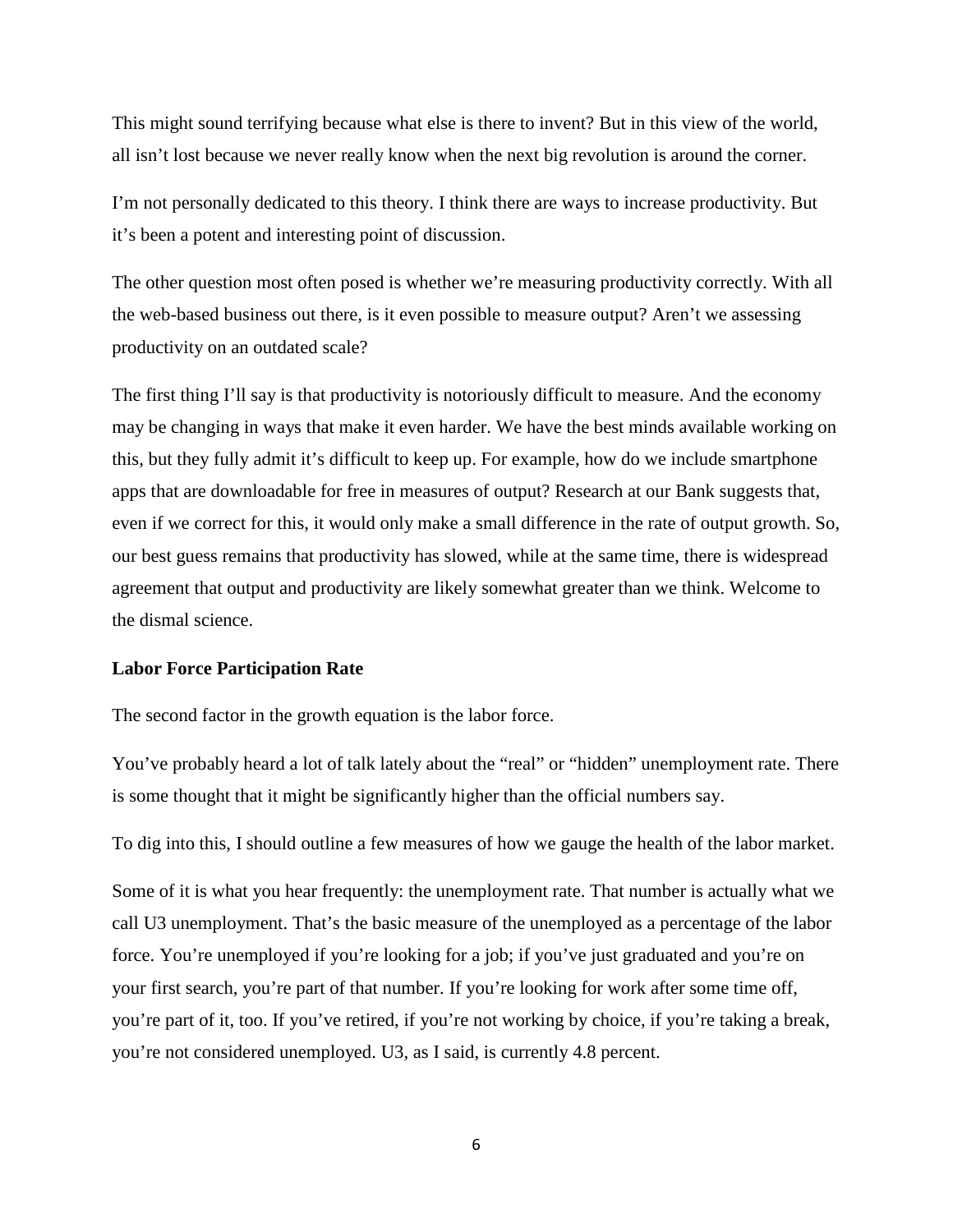The U6 measure is more involved. That one takes U3 and adds people who are working parttime but would like to be full-time and people who say they'd like a job but stopped looking. U6 currently stands at 9.4 percent.

We also look at how many people are quitting their jobs, which reflects how confident they are that they'll find another. We look at how many net new jobs were created. We look at what we hear from businesses about how hard it is to fill positions, and a host of other information.

Then there is the labor force participation rate. This is where things get sticky.

The labor force participation rate is a measure of what proportion of the working-age population is either employed or looking for a job. It's easy to look at this and draw some unsettling conclusions, especially when I tell you that the labor force participation rate is currently 62.9 percent.

This is the number that alarms some people. But there's more to it than meets the eye.

First of all, we define the working-age population as everyone over the age of 16. So, that means your kid brother who's a junior in high school and my 92-year-old mother are both counted. Second of all, we're dealing with a different population than we have in the past. The baby boomers represent the biggest generation in history to start moving into retirement, and we're living longer in general. I'm pretty pleased about the last one, frankly. Ultimately, the pool of people not seeking employment for very good reasons is much larger, skewing the overall number.

So, in the sense that low labor force participation points to an unemployment rate that is radically higher than official numbers suggest, that's not really the case.

It is, however, a problem, just for different reasons.

The participation rate has been declining in recent years. There are a few factors that influence that. For one, people are staying in school longer and many younger people aren't working while they're there. For another, some people have decided that they're happy with a one-income household, often reflecting preferences of work–life balance.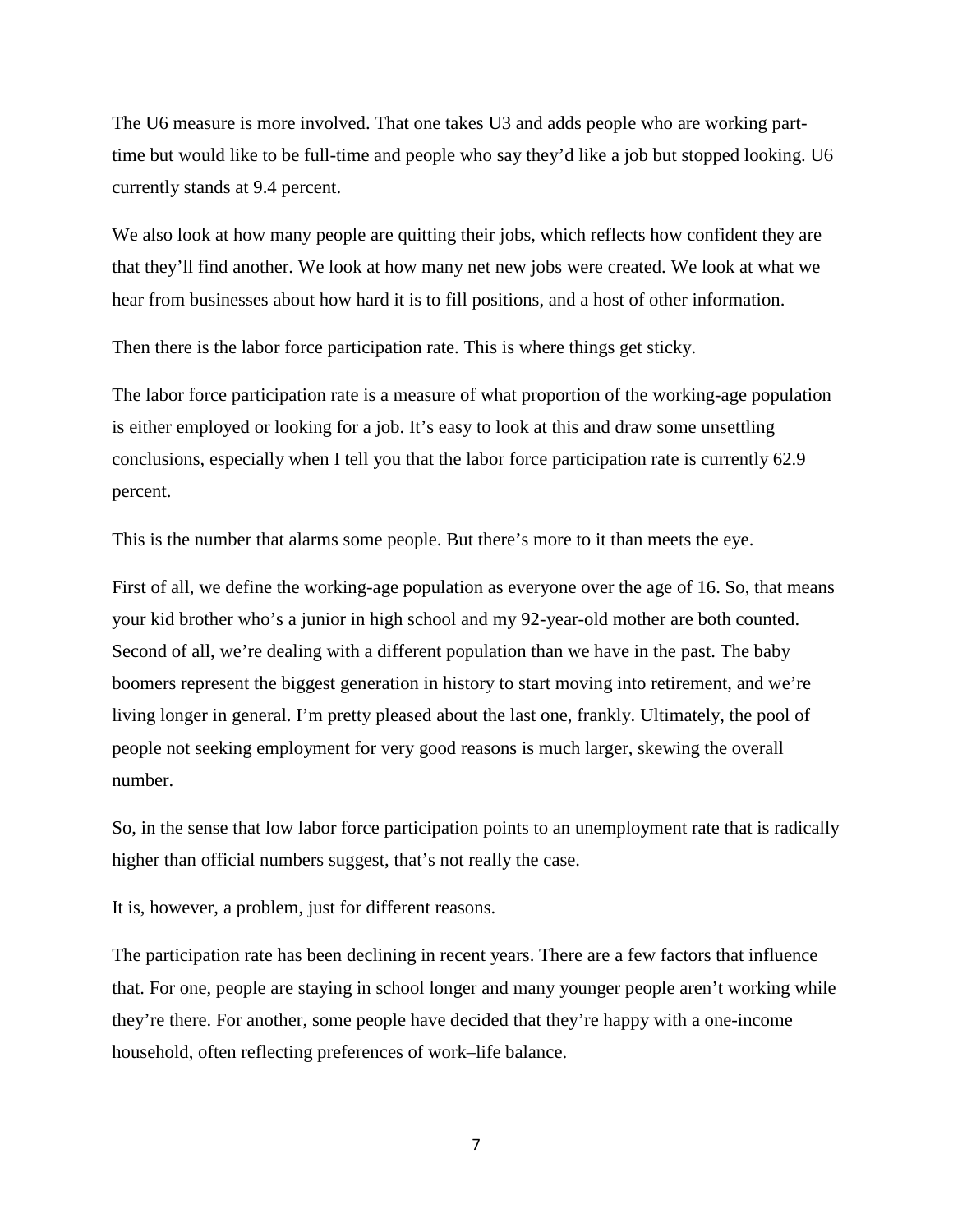The third — and this is the big one — is, as I mentioned, that the baby boomers are heading into retirement.

I say this is the big one because research by my staff shows that the fall in the labor force participation rate is mostly due to demographic factors.<sup>[1](#page-8-0)</sup>

And because the vast majority of the decline comes from the onset of the baby boomers' retirement, they don't think the trend will reverse. In fact, they project that the participation rate will drop a further [2](#page-8-1) percentage points over the next five years.<sup>2</sup>

This is a big deal.

It's a big deal because participation affects growth. As an example: If you look at the U.S. economy during the recovery, you'll see that after the bottom out in 2009, real GDP grew at an average of about 2 percent for the next six years. That's not just slow for a recovery; it's slow by historical averages. In comparison, in the second half of the 20th century, growth averaged 3.5 percent. A full 1.7 percent of that came just from the expansion of the American workforce. Over the course of the recovery, by contrast, the labor force has grown by an average of about 0.5 percent. That's less than half the historical average.

We also have to think about the economic pressures that demographics put on us as a country. With an unprecedented wave of Americans heading into retirement and living longer to boot, we're talking about a lot of resources: Social Security, Medicare, living expenses in general. While the millennial generation is slightly larger than the boomers, they're not yet fully in the workforce, and even the oldest of them still aren't in their prime earning years.

The changes to the American labor force in age, in educational attainment, and in expertise in certain sectors are actually harming productivity. In general, productivity is higher in midcareer

<span id="page-8-0"></span><sup>1</sup> Shigeru Fujita, "On the Causes of Declines in the Labor Force Participation Rate," *Research Rap Special Report*, Federal Reserve Bank of Philadelphia (February 2014).

<span id="page-8-1"></span><sup>&</sup>lt;sup>2</sup> See Fujita.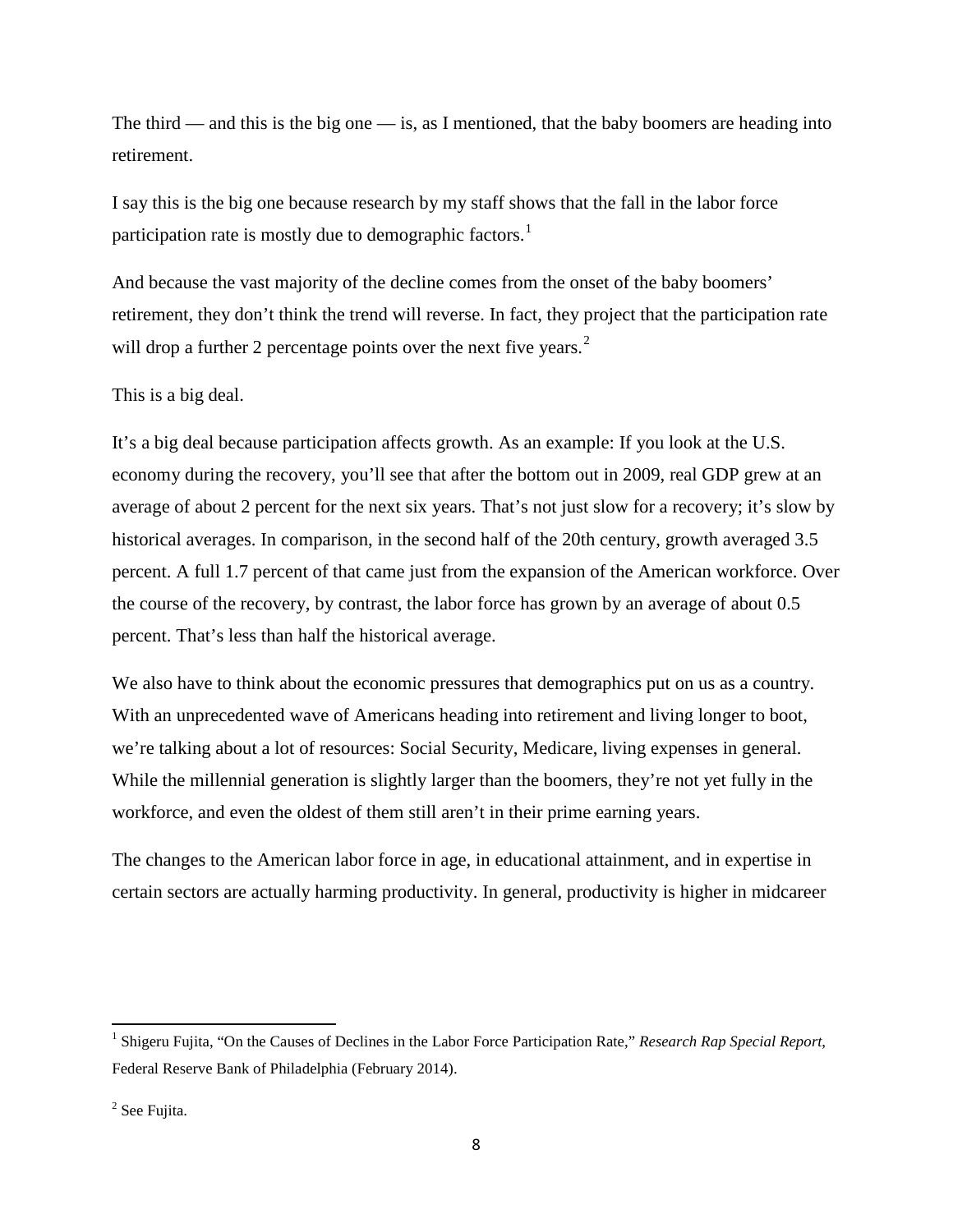workers, and their proportion of the U.S. labor market is smaller than it was during the height of the baby boom's working years.<sup>[3](#page-9-0)</sup>

Declining participation equals shrinking output. That is, with fewer workers, the U.S. will produce less. When we produce less, growth stalls. Ultimately, successful and healthy economies have high participation rates.

## **Policy Possibilities**

Now that I've scared the daylights out of everyone, can anything be done?

Again, the solutions to these problems lie in areas outside monetary policy. Since I know how it feels to have someone else comment on the job you're doing, let me be clear that I'm not telling elected officials what to do. I'm just a policy wonk with too much data on my hands, and I follow the numbers.

So, please take this next part as simply the analysis of an impartial, data-driven party.

As pertains to productivity and growth overall, investment in human and physical capital are vital; that is, education, science, health, and the infrastructure of our cities and towns. These help create a strong and diversified workforce and will help America keep its edge as a leader in innovation across sectors.

One of the areas we've focused on at the Philadelphia Fed is skills training and alternative routes to education and professional readiness.

The data show that there's a skills gap. That is, there are jobs out there that can't be filled because people just don't have the right training. That's the big problem in many industries: there are jobs but not enough people who can do them.

<span id="page-9-0"></span>3 James Feyrer, "Demographics and Productivity," *The Review of Economics and Statistics*, MIT Press, vol. 89(1), pp. 100–109 (February 2007).